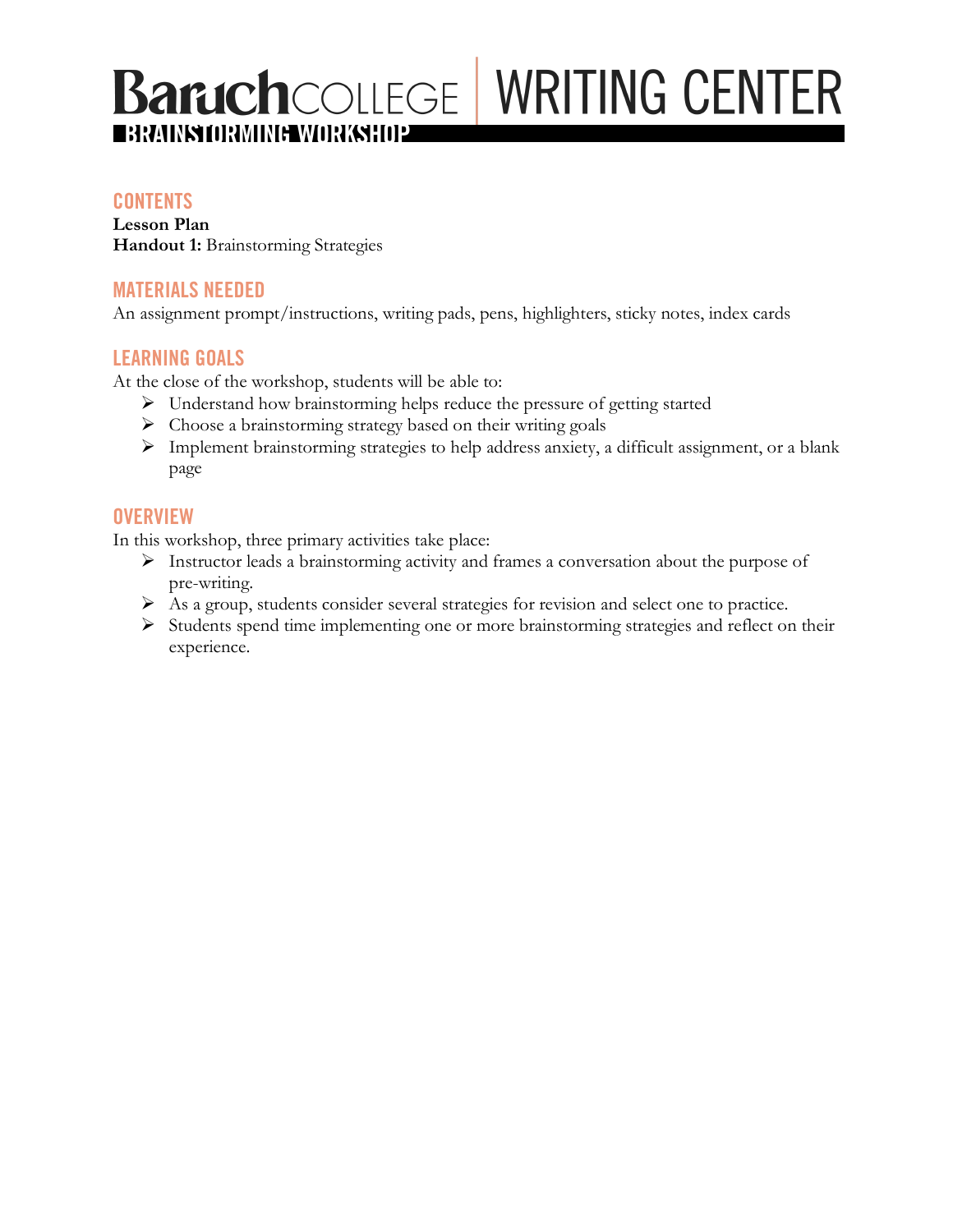### **LESSON PLAN**

#### **Introduction**

Frame this workshop as an opportunity to begin developing an efficient and independent prewriting process. Emphasize that while students will work to address a specific assignment, they will be practicing strategies they can apply again in the future.

Make sure all students have brought in an assignment for a paper, personal statement, grant application, etc., or an idea for an independent writing project. (If the group is small, ask students to go around the room and describe what they are working on.)

**Say:** Today, everyone will need an assignment. Since this workshop is focused on independent writing, it may feel a little different from other Writing Center workshops you have attended in the past. Of the center's more than twenty workshops, many are focused on introducing new concepts or skills. Others, such as today's workshop, are focused on helping you apply these skills to develop a specific writing project.

Explain that this workshop introduces students to brainstorming strategies and gives them time to apply at least one. Preview the workshop: today, we'll offer some options for brainstorming and drafting, help students to choose one strategy, and then give them time to implement it in response to their assignment. Our aim today is to give students time to write and revise, and to create a space where they feel comfortable trying something new.

### **Part One: Why Brainstorm? (15 Min)**

1. Tell students we'll begin by doing a short brainstorming activity together. Ask them to imagine that their Writing I professor gave them the following assignment:

### **How do you get over writer's block? Write a 3-page paper explaining strategies students can use to make writing easier.**

A few things might come to mind immediately, but they might not have ideas to fill three pages.

- Ø To address this prompt together, we'll use one brainstorming strategy: **reverse brainstorming**. Instead of listing things that make writing easier, we'll list things that make writing harder.
- Ø Ask students what makes writing difficult, and **record their responses on the board using a brainstorming cluster**. As necessary, prompt with questions: *Where is it difficult to write? What time of day is it difficult to write? When do you usually start writing before a deadline? When did you have a difficult time beginning an assignment—and why was it difficult? Etc.*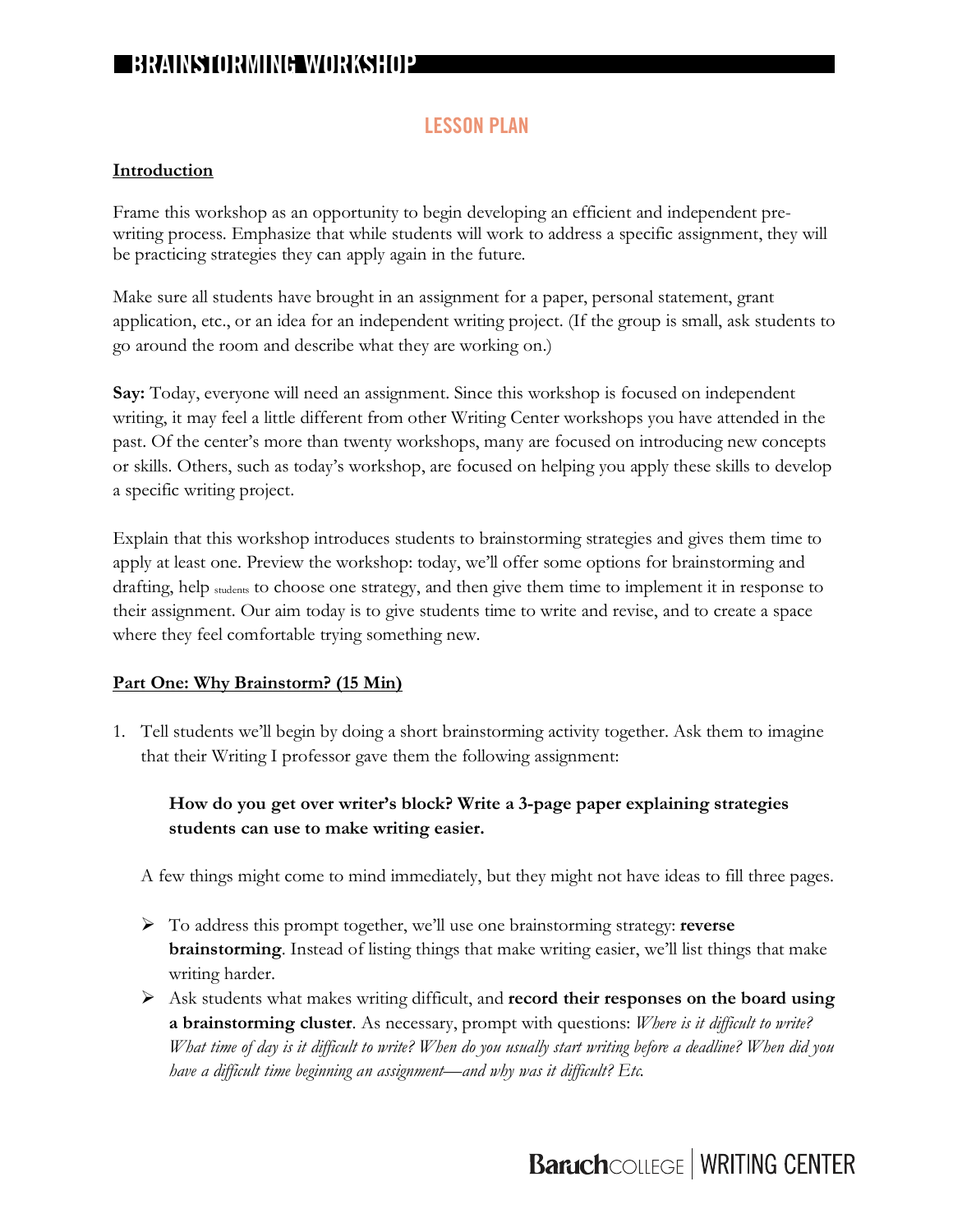## **BRAINSTORMING WORKSHOP**

- $\triangleright$  When you have generated sufficient responses, model how a writer could use this as a starting point. They could use this brainstorm to:
	- **Reverse engineer their argument**. If they've mentioned that anxiety or insecurity makes writing hard, for example, they now know they need to explain how to increase confidence. This list implies many ideas about when and where it is comfortable to write, when to begin writing, how to seek out help, etc.
	- **Introduce the "stakes" of their paper, or why it matters**. By showing how difficult writing can be, they'll make it clearer why we need strategies for getting started.
	- **Anticipate counterargument.** This list will help them see where a reader might disagree with their recommended strategies.
- 2. Tell students that today, we'll focus on one just one strategy for making writing easier: **brainstorming.**
	- $\triangleright$  Sometimes, getting started is the hardest part of writing. When we don't know how to begin, we may procrastinate.
	- Ø Brainstorming and pre-writing strategies offer great ways to get started: our brains often do better, more intuitive work when we aren't thinking directly about the subject we need to write about.
	- $\triangleright$  Emphasize that today's strategies are all about filling up a blank page with thoughts, lists, ideas before you write your first draft.
- 3. Note that none of what students write today has to be in the form of full sentences or complete paragraphs!
	- Ø **Say:** By allowing yourself to be messy, unstructured, or informal, you can get words on the page and generate new ideas about your subject—which will ultimately help you produce a stronger paper.

### **Part Two: Brainstorming Strategies (10 Min)**

- 1. **Pass out Handout 1: "Brainstorming Strategies**." Give students a few minutes to read through Handout 1, and explain that their job is to select one of the following brainstorming strategies and implement it.
- 2. As a group, talk through the strategies and elicit questions.
	- Ø Note that strategies under "1. To generate new ideas" are meant to help students who might feel stuck on how to begin a current assignment.
	- $\triangleright$  For students whose main goal is generating a "messy first draft"—a bulk of text they can turn to and revise later—"2. 'To start drafting" may be helpful.
	- Ø Strategies under "3. To work through anxiety" use writing as a way to *address* anxiety rather than provoke it. Many of us feel better once we've gotten specific on our anxieties: when we know exactly what they are, it may be clearer what steps we need to take, and in what order.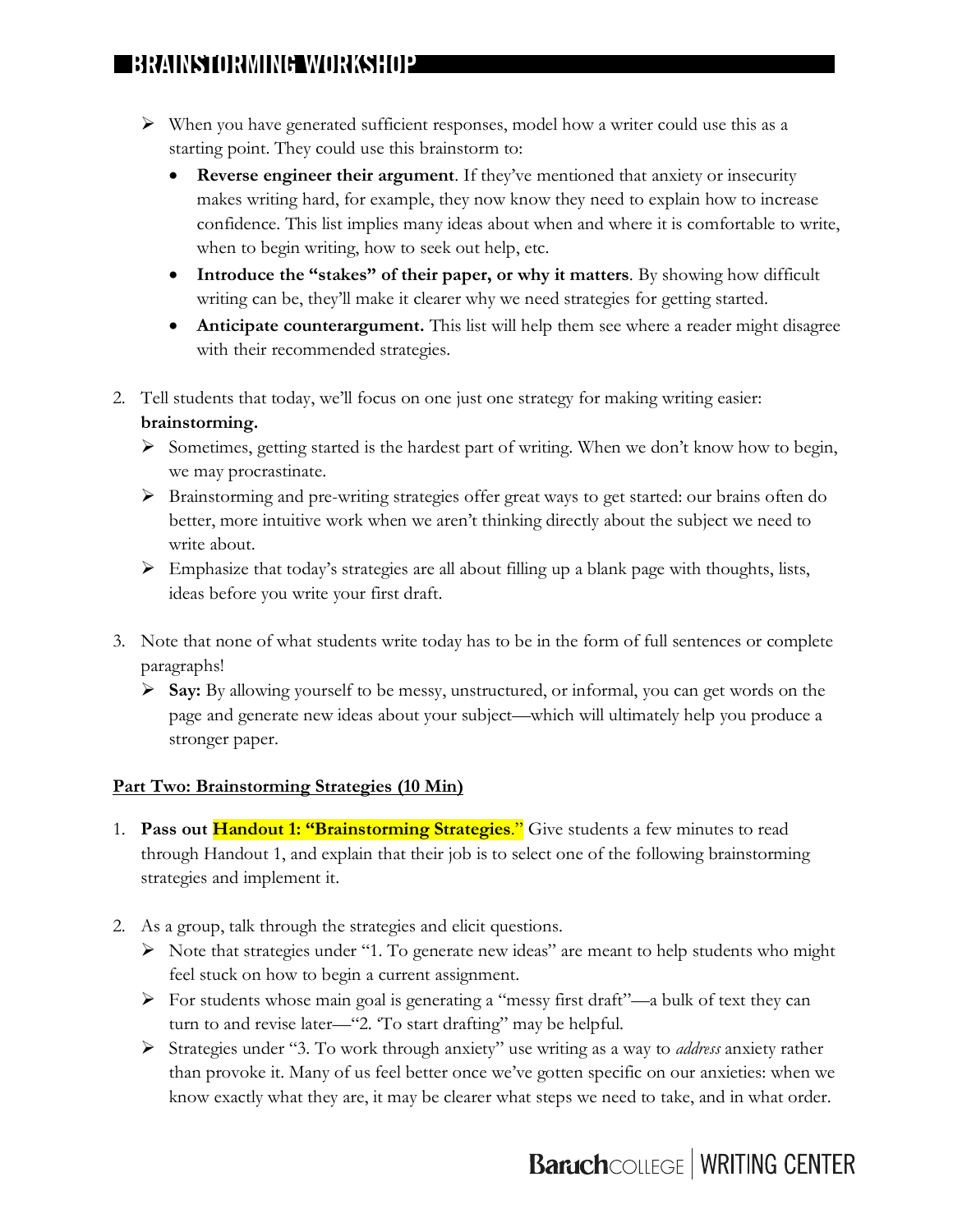## **BRAINSTORMING WORKSHOP**

- $\triangleright$  For research and literature papers, it may be helpful to start with the act of analyzing and interpreting evidence: strategies under "4. To work with sources" are geared towards these papers.
- $\triangleright$  Once you have some initial ideas, getting organized might help you spark new connections or see gaps in your thinking. Turn to strategies under "5. To plan your approach to an assignment" if you're at this stage, or after you complete your first round of brainstorming.
- 3. Say: you may begin with one brainstorming strategy and quickly discover that you need to use *more than one*. For example, if you begin by free-writing, you might discover that, after 10 minutes, you have enough ideas to begin organizing your paper. You might want to move to Strategy #5 and create an outline.
	- $\triangleright$  Each brainstorming strategy is a starting point for writing, but part of our goal for today is to make new discoveries, so feel free to combine strategies, experiment, and follow your intuition.
- 4. Ask students which strategy they will start with.

### **Part Three: Brainstorming Activity (40 Min)**

- 1. Give students time to employ one or more of the brainstorming strategies.
	- Ø *Note to facilitator*: circulate and help students choosing Strategy #1 (talk out loud to a partner) to pair up. If there is an odd number of students, create one group of three. Partner up with a student if there is only one who wants to try this strategy. Be available for questions as they arise, and feel free to try out a brainstorming strategy of your own. Give students time markers halfway through, and encourage everyone to keep pen to paper.
- 2. **Have students reflect on the work they did, and what next steps they will take to continue writing their essays.**
- 3. **Solicit questions.** Wrap Up.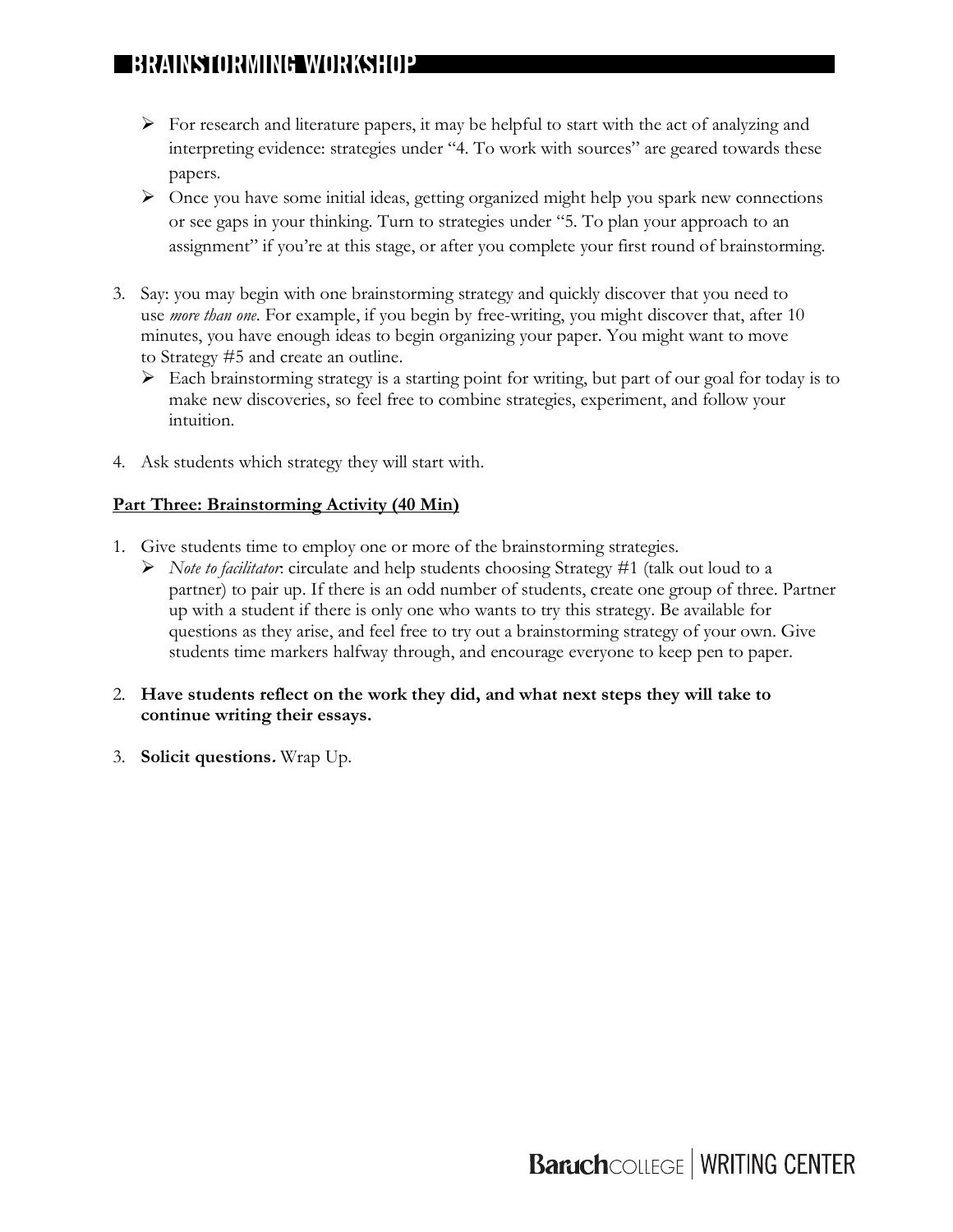# **BRAINSTORMING WORKSHOP**

### **BRAINSTORMING STRATEGIES**

### **1. TO GENERATE NEW IDEAS**

- Ø **Brainstorm in a new space**. Try writing by hand, on your phone, on a large sheet of paper, in an email draft, or any space that feels new to you. Write down any ideas that come to mind about your assignment.
- Ø **Talk it out**. Try recording your ideas about your essay on your phone (or another voice recorder). Later, you can go back, listen, and transcribe.
- Ø **Work with a partner.** Ask your partner to take notes as you talk through your essay. Then, take notes as your partner describes their own ideas. Exchange notes.
- Ø **Reverse brainstorm.** If your paper is meant to solve a problem or make a recommendation, reverse the problem. Ask yourself, "What would have the *opposite* effect? What *wouldn't* help with this problem?" Write down everything that comes to mind. Then, reverse your notes to come up with a list of useful recommendations.
- Ø **Brainstorm in a language other than English.** If you speak, read, or write more than one language, use all of your languages in the brainstorming process. You may think of some ideas in your native language and others in English—give yourself the freedom to get your ideas out in whatever language they come in. By the end, your paper will include a mix of words, phrases, drawings and/or questions in one or two languages. (You can do this work on a blank sheet of paper or using the **Brainstorming Cluster**.)

### **2. TO START DRAFTING**

- Ø **Write the easiest part of you paper first** instead of starting with the thesis, argument, or introduction. For example, you might begin by describing your evidence, writing about your object of analysis, or using a key term from your assignment or class discussions as a starting point. Prewriting will help you develop your main ideas later.
- Ø **Set a timer and type** (or write by hand) without stopping. Start small (five–ten minutes), and then try for a longer stretch. Resist the temptation to pause, and focus on keeping your hands moving. This might require following a tangent or skipping to a part of your argument that feels easier to write, even if it's disconnected. The goal is to get your ideas freely flowing and to get rid of that stressful blank page.

### **3. TO WORK THROUGH ANXIETY ABOUT AN ASSIGNMENT**

- Ø **Write down what you're worried about.** Take out a new page or open up a new file, and write about any anxieties you have about this assignment: Is there a concept you've struggled with this semester? Critical feedback you've received in the past? A really busy week ahead? Try to produce one page of free writing. Nobody will read what you've written, and you can write in any language. The goal is simply to get these first thoughts or fears out of mind. When you reach a stopping point, start planning your work: switch to another brainstorming strategy, create a to-do list, and/or identify who you might ask for help.
- $\triangleright$  **Write a draft for yourself** (rather than a draft in which you think about the reader or instructor). Write down any idea that comes to mind, in response to the assignment—you can be as messy, unstructured, or informal as you'd like. Later, you can focus one step of your revision on meeting your readers' needs.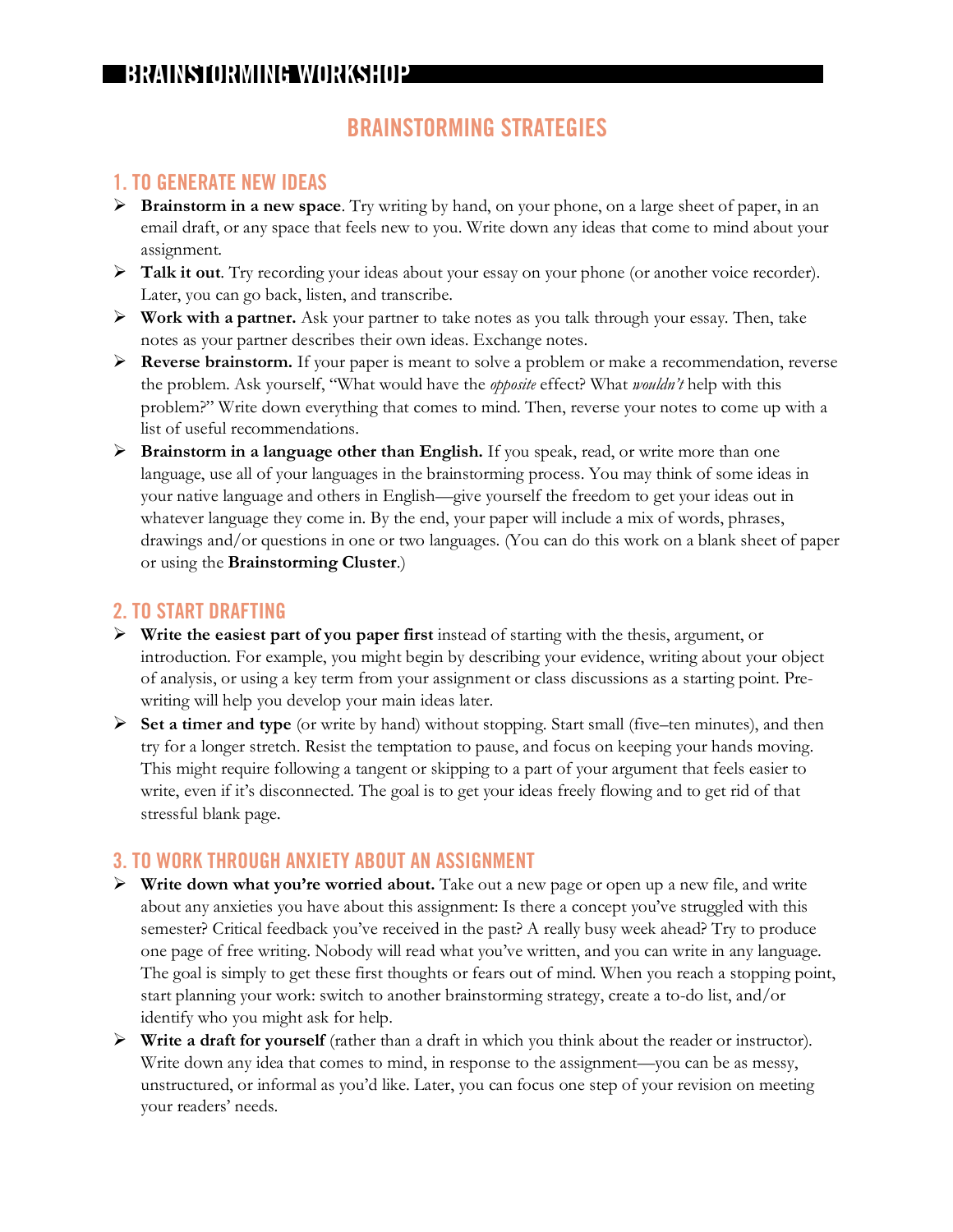### **4. TO START WORKING WITH SOURCES**

- Ø **Pull quotes, data, or arguments from your sources**. Then, draft how you'll frame each piece of evidence. Why is it important? How does it support or complicate your argument? Do you agree? What do you know about the author or context?
- Ø **Start by close-reading.** If you're working on a paper that requires close-reading, take out your text and select a short passage that interests you. Reread, underlining or circling any parts that seem important. Freewrite for ten minutes—write down any ideas that come to mind about what you have read. Answer the following questions to get started: Why do you think you chose this passage over others? What is significant about it? Do you notice any patterns or repetition? Any contradictions? How do you think others might interpret this passage? If you wanted to explore these ideas more, what other passages would you select?

### **5. TO PLAN YOUR APPROACH**

- Ø **Annotate your assignment.** Note questions, circle or highlight important parts, and make the following lists:
	- List the "action verbs"
	- List the questions you know you'll need to answer
	- List points from your readings/notes that you know you'll want to use
	- Make a to-do list of all the actions you will need to perform to successfully complete this assignment
- Ø **Write an outline**. You might try:
	- A topic outline: list topics and sub-topics for short assignments that do not require an argument (memos, cover letters, response papers, etc.)
	- A claim outline: list claims and sub-claims for an argumentative paper to check whether the logic of your argument makes sense
	- A storyboard outline: when you have a lot of important points, but don't yet have a clear idea of what order they work best in, write them out on note-cards and experiment with arranging them in different orders
- Ø **Organize visually.** Start with a blank page and map your ideas out:
	- Write down one important word or phrase in the middle and circle it.
	- How do the other items you need to include connect to this main idea? Would you use straight lines to connect these ideas? Overlapping circles? Draw your ideas in any form you'd like.
	- After, consider what the relationship between your ideas might be. Take notes for possible transitions or missing links.
	- Alternatively, try filling out the **Brainstorming Cluster** or **Flow Chart** on the following pages.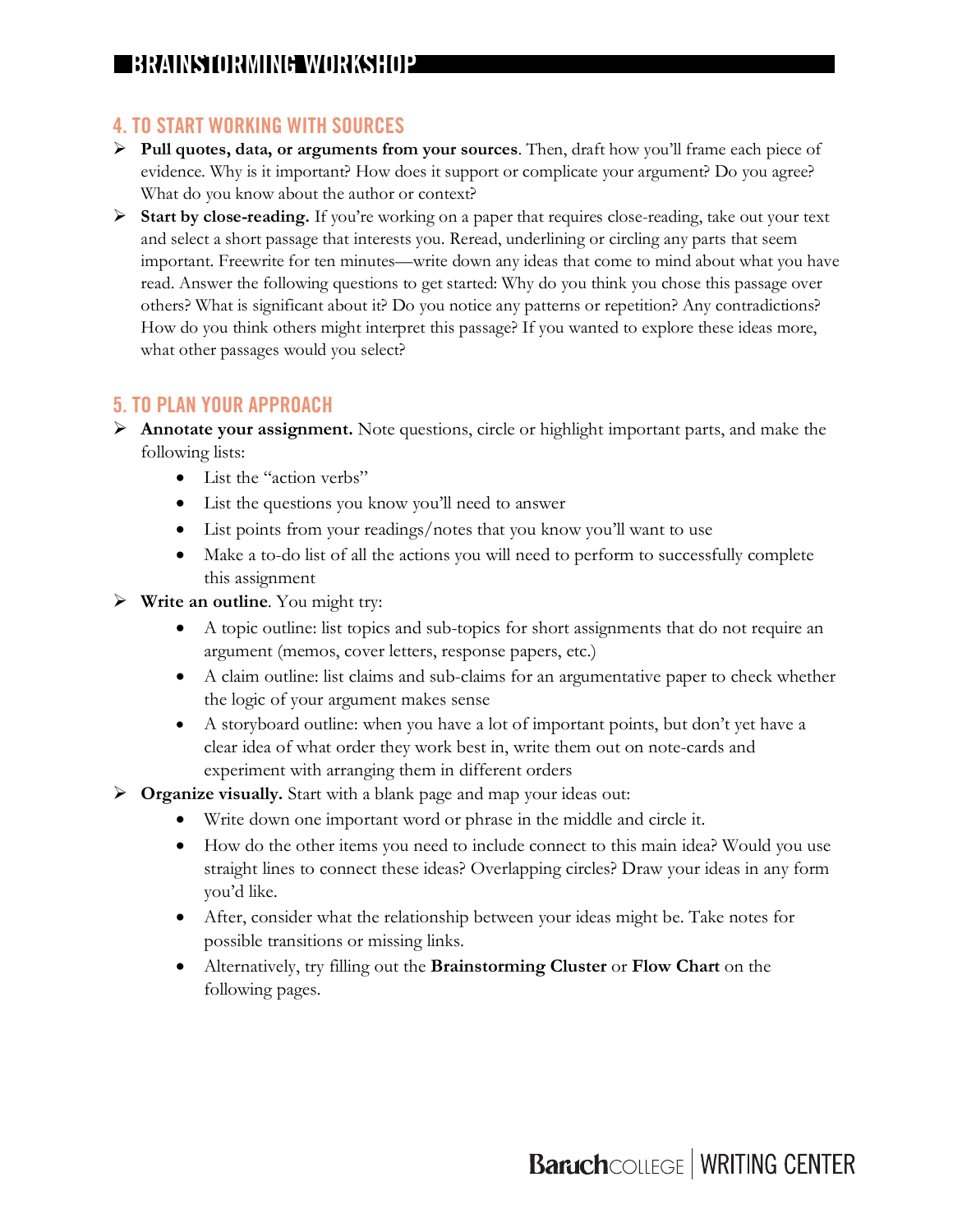**BRAINSTORMING CLUSTER**